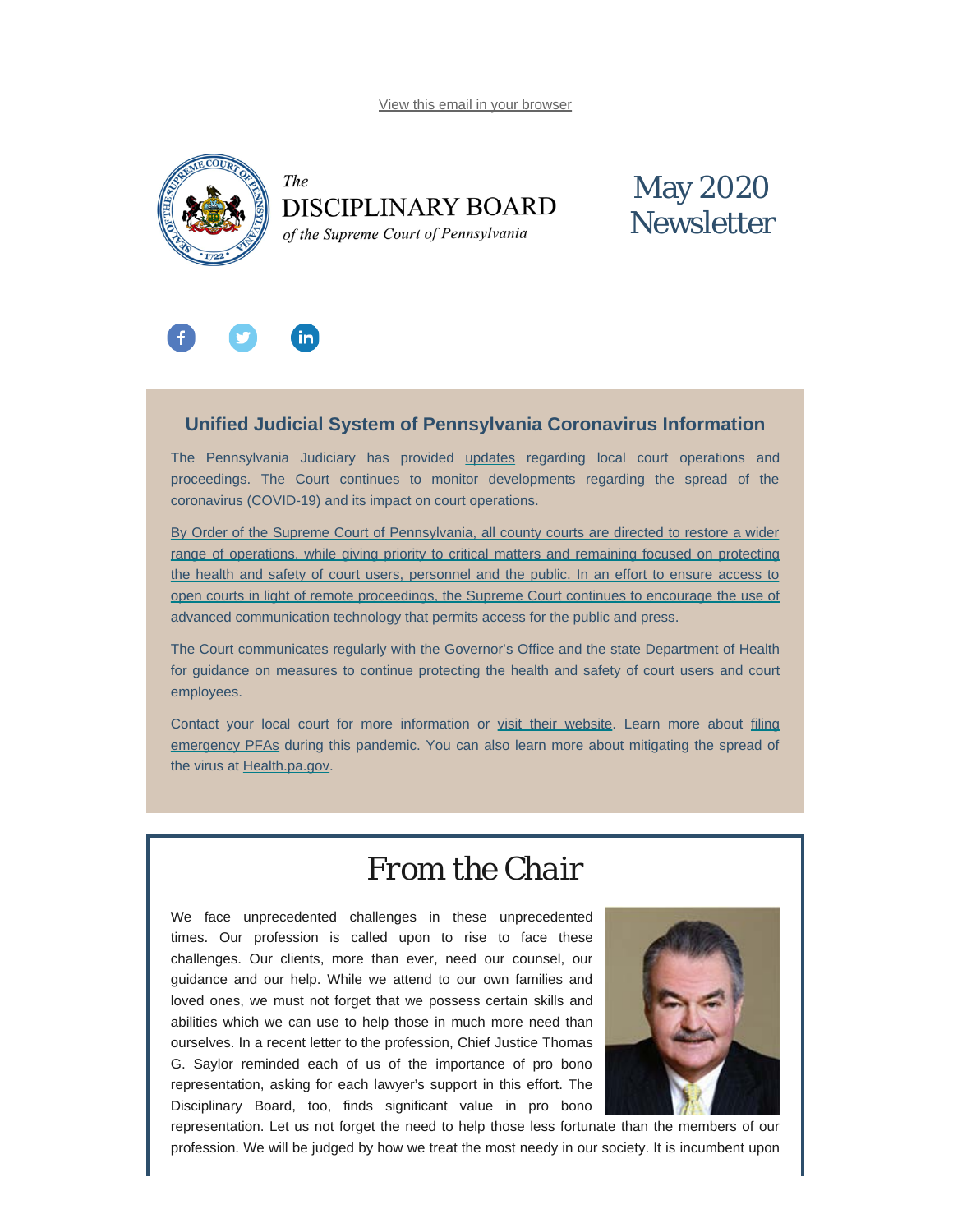us to act to protect not only our own families and friends but also those in need of assistance in these difficult times.

In order to remain eligible to provide legal services, we must not forget that the 2020-2021 Attorney Registration season is upon us. The registration [site](https://ujsportal.pacourts.us/Secure/AttorneyAnnualRegistration/PendingRegistrations.aspx) hosted by the Unified Judicial System opened to all attorneys eligible to register on April 27, 2020. I encourage you to complete your annual registration by the July 1 deadline to avoid the imposition of any late payment penalties or, in the worst case, administrative suspension of your license.

As attorneys, we occupy a unique position in our society. We have been trained to help our clients to successfully navigate the legal uncertainties they often face. We must remain cognizant of our obligation to do so in an ethical and compassionate fashion. In these troubled times, we must work together to demonstrate to all that members of the legal profession are beacons of compassion, ethics and intelligence in assisting all members of society in our daily struggles to cope and survive.

James C. Haggerty Board Chair

# *From the Chief Justice*

**Chief Justice Pens Letter to Bar on Pro Bono; Asks Support**

Chief Justice Thomas G. Saylor has written a letter to all 70,000 Pennsylvania-admitted attorneys, recounting the success of the state's pro bono legal assistance program and requesting all attorneys to consider contributing time and financial support to Pennsylvanians in need of pro bono legal services.

The Chief Justice wrote:

"As I have done in the past, I join with the president of the Pennsylvania Bar Association, Anne John, in calling upon each of Pennsylvania's nearly 70,000 attorneys to provide pro bono service through direct representation of the poor and additional financial support of the Commonwealth's legal aid programs." [Read more...](https://www.padisciplinaryboard.org/Storage/media/pdfs/20200501/193100-saylor_20200501.pdf)

# *Social Media*

Like us on [Facebook](https://www.facebook.com/DBoardPA), follow us on [Twitter,](https://twitter.com/DBoardPa) and connect with us on [LinkedIn](https://www.linkedin.com/company/pennsylvania-disciplinary-board/) for more news and information.

# *Discipline Imposed*

**April 2020**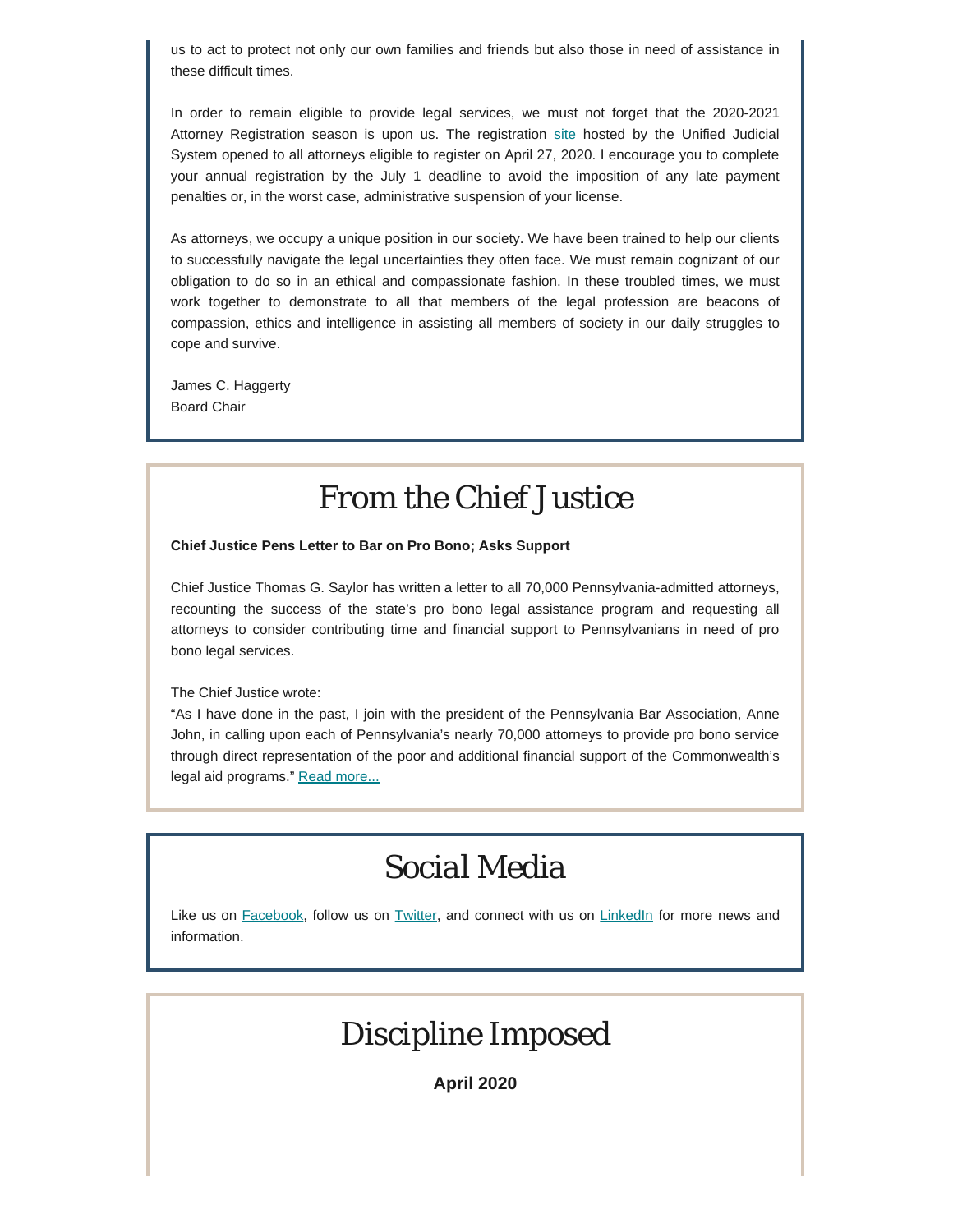

*Rules*

### **Board Amends Requirements for Briefs**

By an [Order](https://www.pacodeandbulletin.gov/Display/pabull?file=/secure/pabulletin/data/vol50/50-19/627.html) published in the [PA Bulletin](https://www.pacodeandbulletin.gov/), the Disciplinary Board has adopted an amendment to Sections [89.163](http://www.pacodeandbulletin.gov/Display/pacode?file=/secure/pacode/data/204/chapter89/s89.163.html&d=reduce) and [89.202](http://www.pacodeandbulletin.gov/Display/pacode?file=/secure/pacode/data/204/chapter89/s89.202.html&d=reduce) of its Rules of Organization and Procedure regarding the content and format of briefs to by filed with the Board.

The new rule limits briefs to 6000 words, as opposed to the prior limit of 30 pages. It also requires that all briefs be set in 14-point Arial font.

### **Supreme Court Amends Reinstatement Rules**

By an [Order](http://www.pacourts.us/assets/opinions/Supreme/out/Order%20Entered%20-%2010438527099032115.pdf?cb=1) dated March 31, 2020, the Supreme Court of Pennsylvania amended [Rule 218](http://www.pacourts.us/assets/opinions/Supreme/out/Order%20Entered-1%20-%2010438527099032092.pdf?cb=1) of the Pennsylvania Rules of Disciplinary Enforcement affecting applications for reinstatement.

The Court imposed a new filing fee of \$250 for applications for reinstatement from inactive status pursuant to [Pa.R.D.E. 301](http://www.pacodeandbulletin.gov/Display/pacode?file=/secure/pacode/data/204/chapter83/s301.html&d=reduce), regarding transfer to inactive status due to disability or incapacity.

It also adopted a new subsection (3), providing that failure to pay expenses taxed in connection with an application for reinstatement will result in imposition of a monthly penalty in the amount of 0.8% of the balance, or such rate as the Court shall set. The rule provides that the Board may waive the penalty for good cause shown.

The rule also imposes a non-refundable filing fee of \$250 for filing of a verified statement by an attorney seeking reinstatement from a suspension of not more than one year.

The Disciplinary Board is proposing [amendments](https://www.pacodeandbulletin.gov/Display/pabull?file=/secure/pabulletin/data/vol50/50-19/628.html) to Sections [89.273](http://www.pacodeandbulletin.gov/Display/pacode?file=/secure/pacode/data/204/chapter89/s89.273.html&d=reduce) and [93.111](http://www.pacodeandbulletin.gov/Display/pacode?file=/secure/pacode/data/204/chapter93/s93.111.html&d=reduce) of its rules to bring them into conformity with the amendments to the Rules of Disciplinary Enforcement.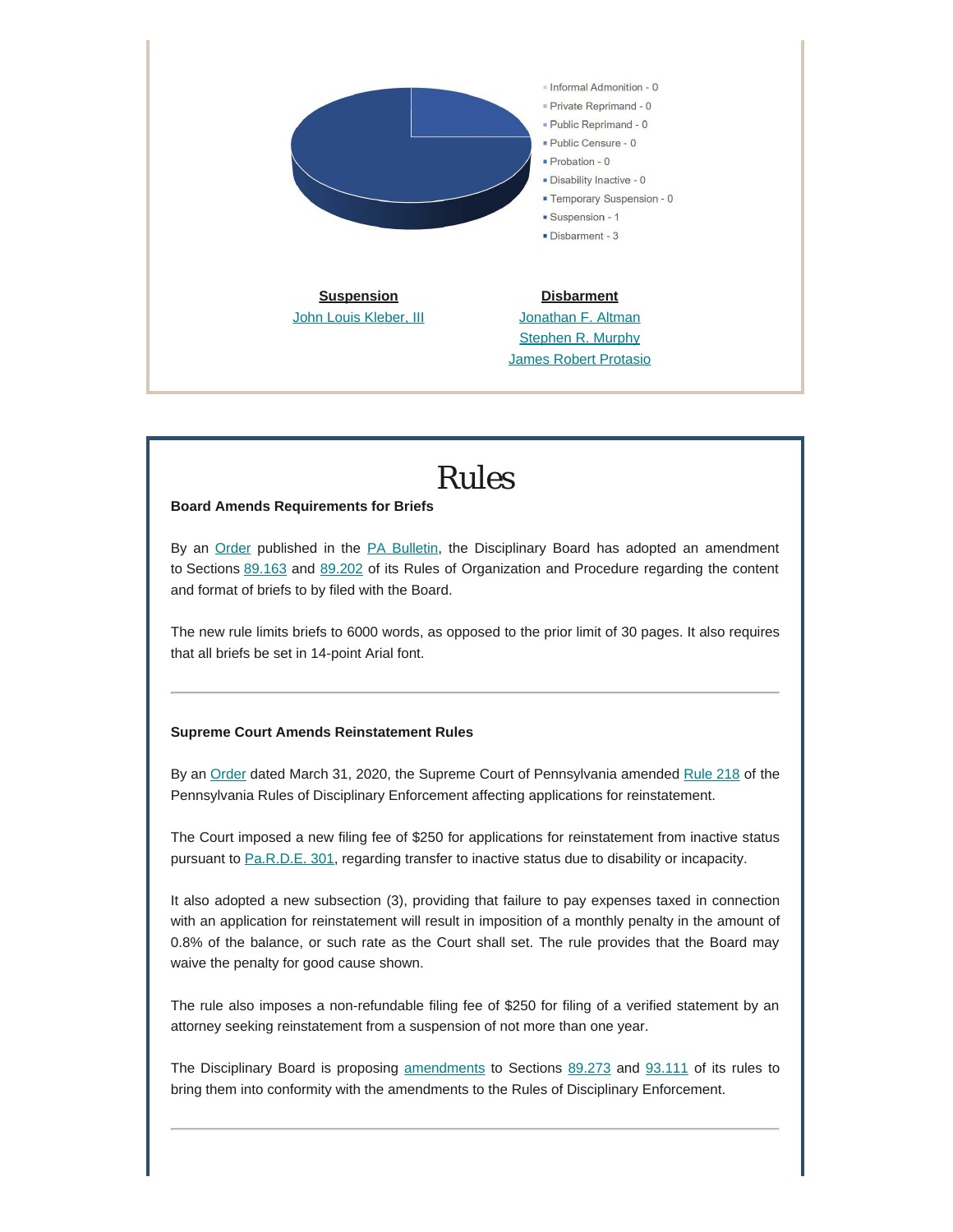#### **Supreme Court Allows Temporary 2020 Limited Practice License**

By [Order](https://www.pabarexam.org/pdf/Supervised_Limited_Practice_Order.pdf) dated April 28, 2020, the Supreme Court of Pennsylvania adopted a recommendation of the Pennsylvania Board of Law Examiners and authorized law graduates unable to sit for the bar examination due to COVID-19 postponements to engage in the limited practice of law.

The option is available to juris doctor graduates of an ABA-accredited law school who filed an application to sit for the July 2020 bar examination, which has been postponed. Applicants who have previously failed the bar examination or have been determined by the Board of Law Examiners not to meet the character and fitness requirements are not eligible. [Read more...](http://www.padisciplinaryboard.org/news-media/news-article/1265/supreme-court-allows-temporary-2020-limited-practice-license)

# *Articles of Interest*

#### **ABA Opinion: Lawyer Has Duty to Inquire into Criminal Action of Client**

A new ethics opinion from the ABA's Standing Committee on Professional Responsibility, [Formal](https://www.americanbar.org/content/dam/aba/administrative/professional_responsibility/aba-formal-opinion-491.pdf) [Opinion 491](https://www.americanbar.org/content/dam/aba/administrative/professional_responsibility/aba-formal-opinion-491.pdf), examines the ethical duties of a lawyer who suspects that a client might be using the lawyer's services to facilitate criminal activity. It concludes that where facts known to the lawyer establish a "high probability" that a client seeks to use the lawyer's services for criminal or fraudulent activity, the lawyer has a duty to inquire further to avoid advising or assisting such activity.

Most lawyers know that [Rule 1.2\(d\)](https://www.padisciplinaryboard.org/for-attorneys/rules/rule/3/the-rules-of-professional-conduct#rule-107) forbids a lawyer to "counsel a client to engage, or assist a client, in conduct that the lawyer knows is criminal or fraudulent." The ABA committee notes that lawyers' services are sometimes used to facilitate certain kinds of crimes, such as money laundering. The opinion examines cases decided in several jurisdictions where lawyers were disciplined for participating in schemes which they should have known involved illegal activity, and concluded that "Substantial authority confirms that a lawyer may not ignore the obvious."

If the lawyer is aware of facts that support a reasonable inference that the goal of the client is to engage in illegal activities, the lawyer must conduct an inquiry to either confirm or refute that suspicion. If the client refuses to provide information or asks the lawyer not to evaluate the legality of a transaction, the lawyer should explain to the client that the lawyer cannot undertake the representation unless the client cooperates. If the client does not agree to provide the needed information, then the lawyer must decline the representation or withdraw.

If the lawyer conducts a diligent inquiry which does not establish that the client's intentions are criminal, he or she may continue the representation with appropriate caution.

The Committee cites several rules other than Rule 1.2(d) which impose duties on the lawyer regarding limitations on the lawyer-client relationship and steps the lawyer should take to avoid participating in illegal activity.

#### **Fifth Circuit Panel Holds that Privilege Does Not Protect Client Information from IRS**

A [panel of the Fifth Circuit Court of Appeals](https://www.abajournal.com/news/article/privilege-doesnt-protect-law-firms-client-information-from-irs-summons-5th-circuit-says) issued an [opinion](http://www.ca5.uscourts.gov/opinions/pub/19/19-50506-CV0.pdf) holding that attorney-client privilege does not prevent a law firm from complying with an Internal Revenue Service summons seeking information about any clients that created overseas accounts and entities.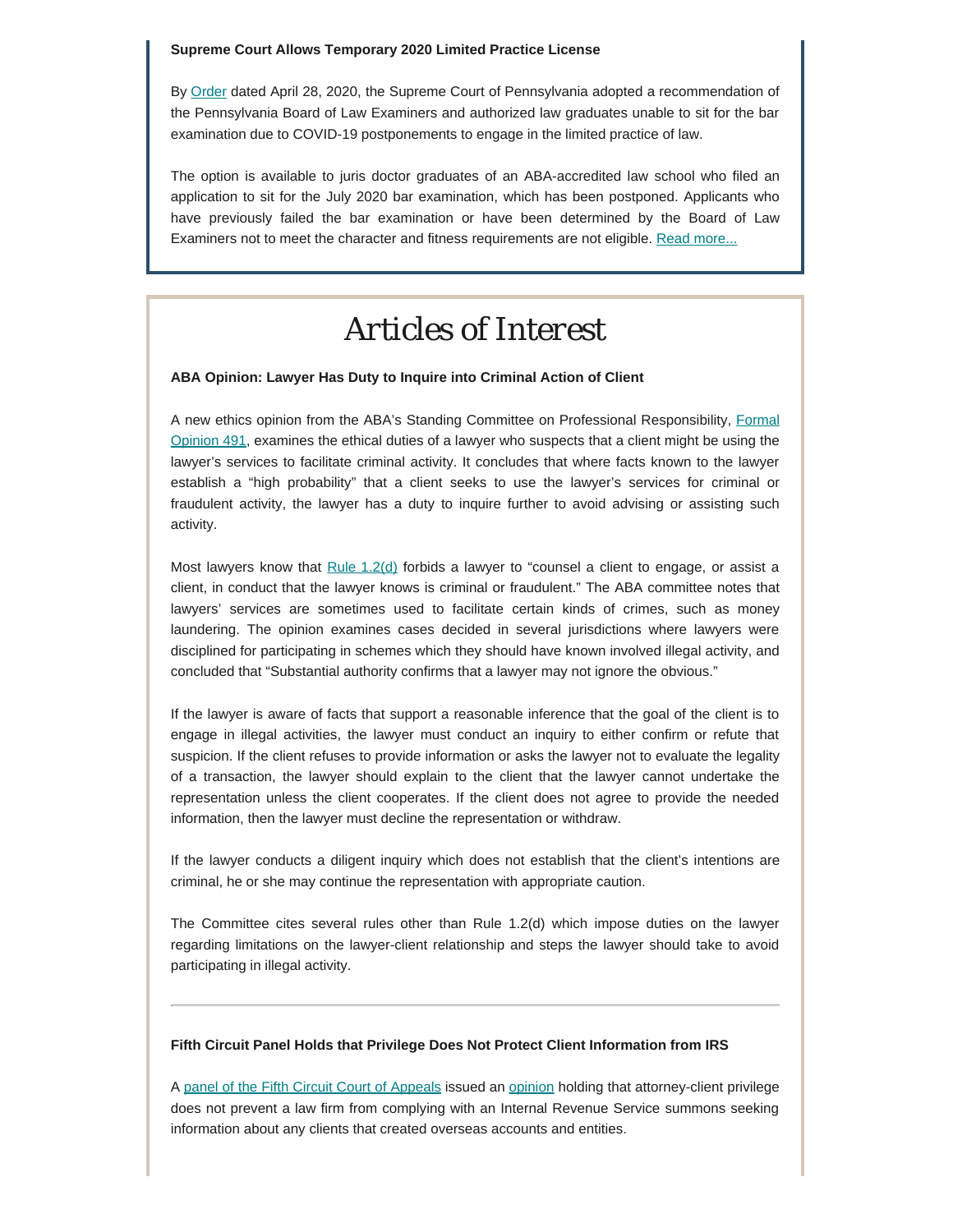The IRS sought the information after a taxpayer audit found that the Taylor Lohmeyer Law Firm of Kerrville, Texas, a tax and estate planning firm, had created offshore accounts that a taxpayer used to evade income taxes in the United States. The IRS wanted to learn whether other firm clients may have employed the law firm to set up similar accounts.

As a general principle, clients' identities are not protected by the attorney-client privilege. Taylor Lohmeyer asserted that its clients' identities were protected under an exception that bars disclosure when it would result in release of a confidential communication, but the Court held that the exception is a "limited and rarely available sanctuary" inapplicable where the fact of retaining an attorney does not reveal motive or legal advice.

#### **New Jersey Bars Lawyer Reinstatement Unless Wife Sequestered**

The Disciplinary Review Board of New Jersey is refusing to reinstate a suspended lawyer unless he provides proof that his wife, an employee in his office, has no access to his trust accounts.

Nelson Gonzales was suspended for three months by the state Supreme Court in an [Order](http://drblookupportal.judiciary.state.nj.us/DocumentHandler.ashx?document_id=1128621) dated April 9, 2020. The discipline was based on several violations, including failure to safeguard funds, negligent misappropriation, and failure to comply with recordkeeping requirements. Gonzales had entrusted much of the management of his trust accounts to his wife, even after serious issues with her handling of these matters came to light. She prepared false account statements to hide errors, and hid from Gonzales a fee arbitration matter and two ethics grievances that had been filed against him. A psychologist testified that these problems arose from her desire to avoid conflict.

The Court ordered that Gonzales not employ his wife or give her access to his law practice or his attorney accounts, books and records, and required him to provide proof he had done so to the Office of Attorney Ethics prior to reinstatement to practice.

#### **You Need Pants to Bring a Suit**

An Atlanta lawyer is fighting a disqualification motion because he took his pants off while passing through courthouse security.

Robert Ward acknowledged his depantsment while passing through security at the Federal courthouse in Tampa, Florida, where he was appearing *pro hac vice* in a suit against Wyndham Vacation Resorts. He doffed his trousers after objecting to a security officer's request that he remove his belt to pass through a metal detector. A U.S. District Court judge [ordered](https://www.abajournal.com/files/WardShowCauseOrder.pdf) Ward to show cause why his *pro hac vice* status should not be revoked. Subsequently, Wyndham filed a [response](https://www.abajournal.com/files/WyndhamOpposition.pdf) to local counsel's motions to withdraw, seeking revocation of Ward's *pro hac vice* admission among other forms of relief.

In response, Ward filed an "[Attacked Lead Counsel's Request for Leave To Respond to](https://www.abajournal.com/files/WardResponse.pdf) [Wyndham's Untoward Comments,"](https://www.abajournal.com/files/WardResponse.pdf) in which he argued that he was given permission to remove his pants after court security officers refused to conduct a standard patdown, that he had apologized, and that the incident caused no one any harm.

Court action on all these motions remains pending.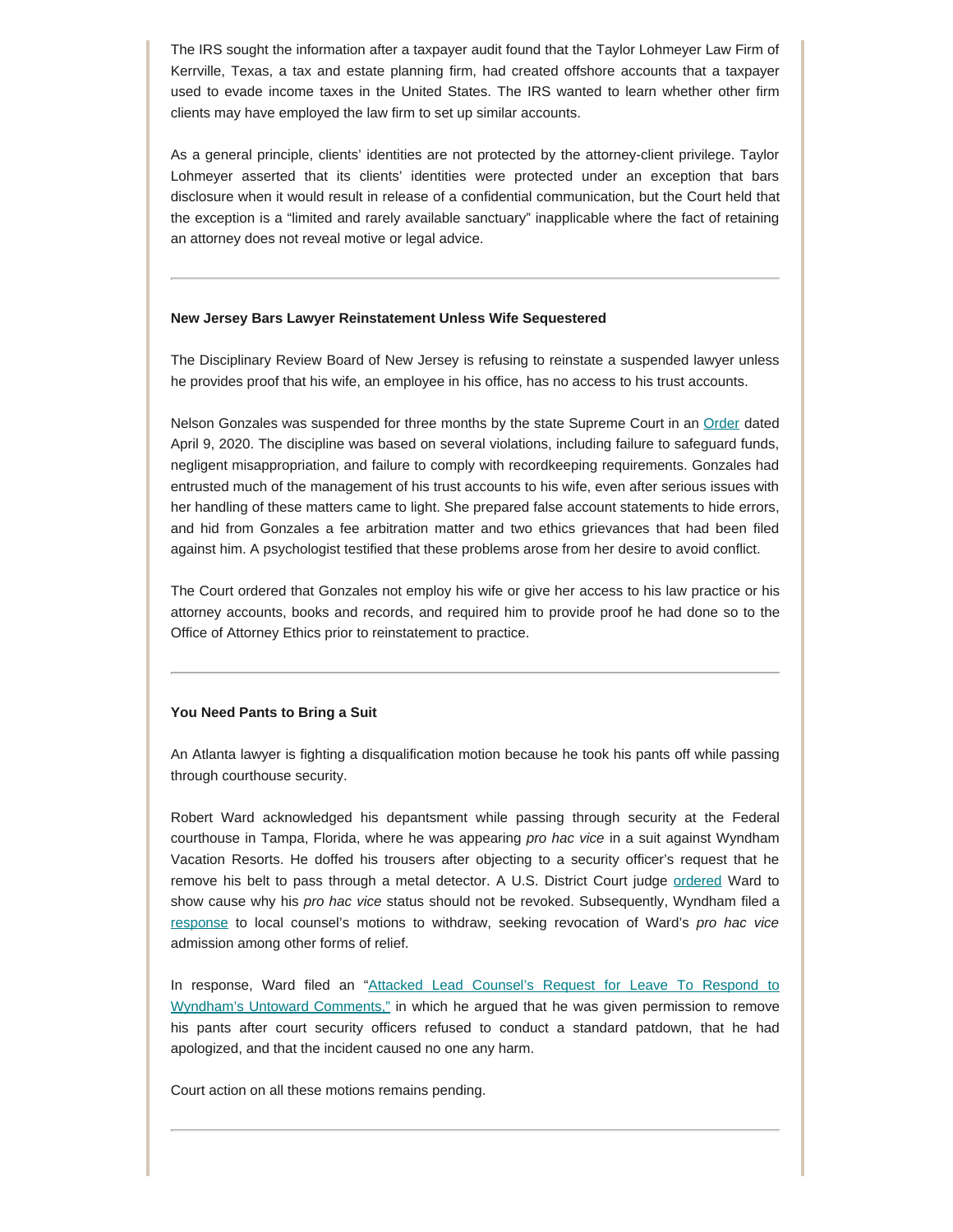#### **Judge Warns Lawyers Against Attending Zoom Hearings Shirtless or in Bed**

In further attire-related news, a Florida judge [warned lawyers to wear appropriate dress](https://www.miamiherald.com/news/local/community/broward/article241976371.html?fbclid=IwAR2POtGLQ3kxd9udKwDo3fGBQhKidta5FPH8AaJMRBA8j2hM6oEj5rnkyrc) while attending hearings held on Zoom or other online meeting utilities.

Judge Dennis Bailey provided that advice in a [letter to the Weston Bar Association](https://www.westonbar.org/so/61N5VoOJe?fbclid=IwAR3gBGUaUfpC8qs0612nMrw-lSDgZkDFiOiCcKGXBjd3SDS8PisCrslHN6c#/main) after attorneys appeared in hearings shirtless, poolside in beach cover-ups, or in bed with the covers pulled up. The judge also cautioned lawyers to be aware of issues posed by the online format, such as the need to provide documents in advance, the problems with lag times, and failure to note when objections are made because the audio stays with the person who is speaking.

The judge compared doing hearings on Zoom to running a car with a compact spare tire: "It will get us to where we need to go if we decrease our speed and increase our caution and shorten our trip … We'll get there, but it may get a little bumpy along the way."

# *Attorney Registration*

### **Attorney Registration Portal Opens**

It's that time of year when all Pennsylvania attorneys will need to submit their annual registration forms and fees. All attorneys admitted in Pennsylvania must file a registration form and pay the required fee by July 1, 2020.

Letting that date slip by is costly. If an attorney fails to complete the registration requirements by July 16, a late fee of \$200 is automatically assessed. If the registration is still not completed by August 1, a second cumulative late fee of \$200 is assessed. So, a month's delay will cost \$400. Board staff have no discretion to waive or forgive the late fee(s) for any reason. Further delays could put the attorney's right to practice in jeopardy of administrative suspension. If a submitted payment is returned as unpaid, a collection fee of \$100 will be assessed.

It is required that all Pennsylvania attorneys use the Unified Judicial System's [Online Portal](https://ujsportal.pacourts.us/LogIn.aspx?showWarning=True&ReturnUrl=%2fSecure%2fAttorneyAnnualRegistration%2fPendingRegistrations.aspx) to register. The process has been designed to be as quick and manageable as possible. There is an [Online Video Tutorial](https://help.pacourts.us/PortalVideoHelp/) and a [Help Center](https://ujsportal.pacourts.us/PortalSelfHelp.aspx) to assist with any problems that may arise.

The option to "Pay by Mail" is still available. However, the Board encourages attorneys to "Pay Online" if at all possible. The COVID-19 pandemic has led to a minimal presence in the Board's physical offices making the processing of paper mail much more difficult than in prior years. In addition, the possibility of an estimated half million election ballots flooding the Postal Service may result in delays in delivery. For these reasons, the Board implores attorneys to use the mail-in option only if online payment is impossible due to the attorney's personal circumstances.

### **Important Dates**

**Payment Deadline JULY 1** 

First \$200 Late Fee Assessed After JULY 16

Second \$200 Late Fee Assessed After AUGUST 1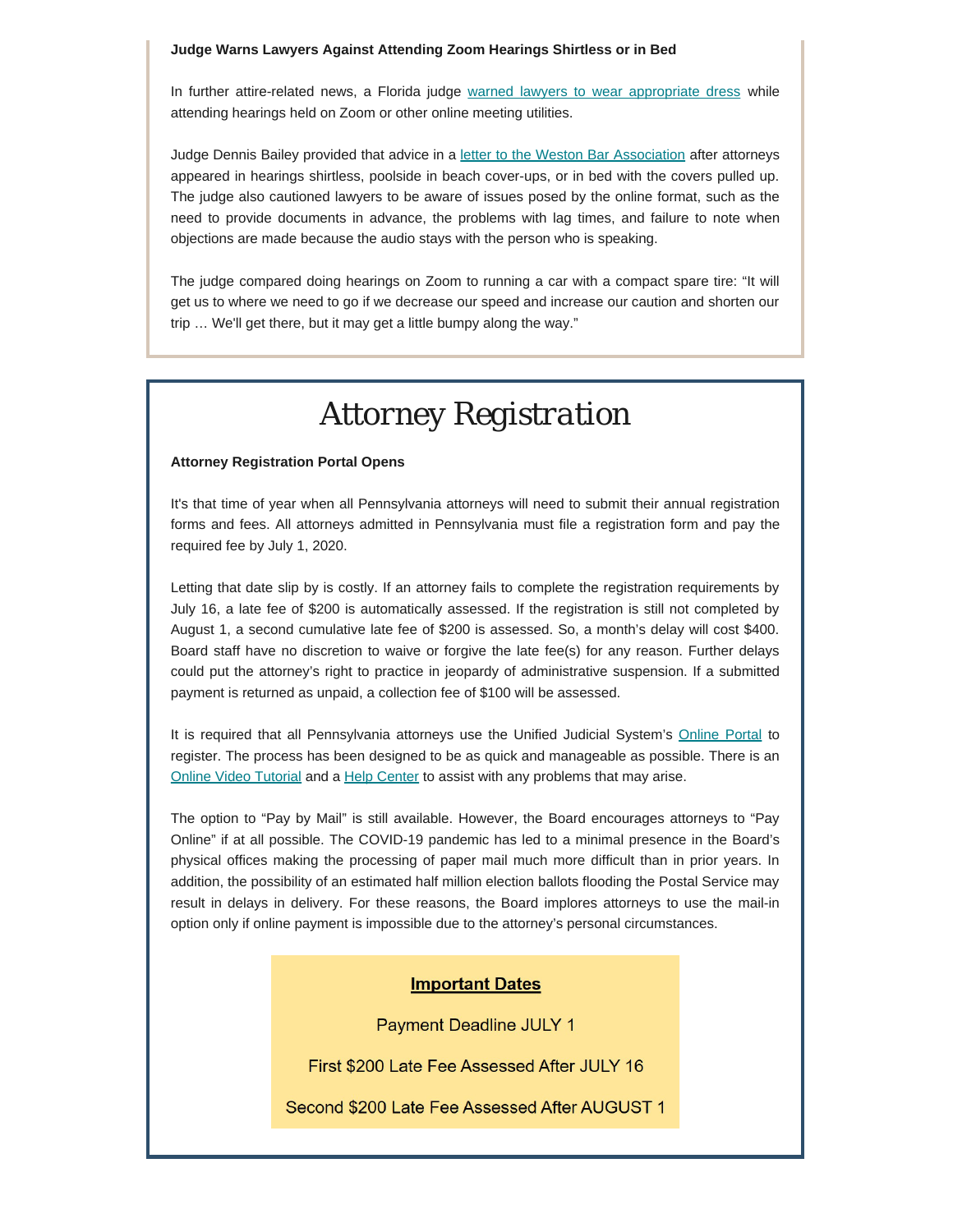# *Attorney Well-Being*



[Lawyers Concerned for Lawyers](https://www.lclpa.org/) is a confidential and safe resource for Pennsylvania attorneys and their family members who may be struggling with their mental health or substance use. An astounding one in three legal professionals will face these issues at some point in their career. Over the past 32 years, LCL has confidentially assisted and supported thousands of individuals who have faced a myriad of challenges (including grief, stress, anxiety, depression, eating disorders, gambling problems, problematic alcohol or prescription drug use, etc.), helping them navigate through dark and difficult times. Members of our profession are dying because they are afraid or unable to ask for help. If you or someone you know is struggling, please call us. You may save a life. There is help and there is hope.

## [Resources for the Legal Profession During COVID-19](https://www.lclpa.org/wp-content/uploads/2020/05/LCL-PA-May-8-2020-COVID-Resources-Update-GenDist..pdf)

## **Confidential 24/7 Helpline: 1-888-999-1941**

Lawyers-only support meetings Peer and staff support & resource coordination LCL resources are free, voluntary, & confidential Free CLE, resources, and information at [www.lclpa.org](https://www.lclpa.org/) Assessment by a healthcare professional to determine a customized treatment plan, if indicated

## *Around the Court*



Please note the following announcements from the PA CLE Board regarding the impact of the coronavirus on CLE operations: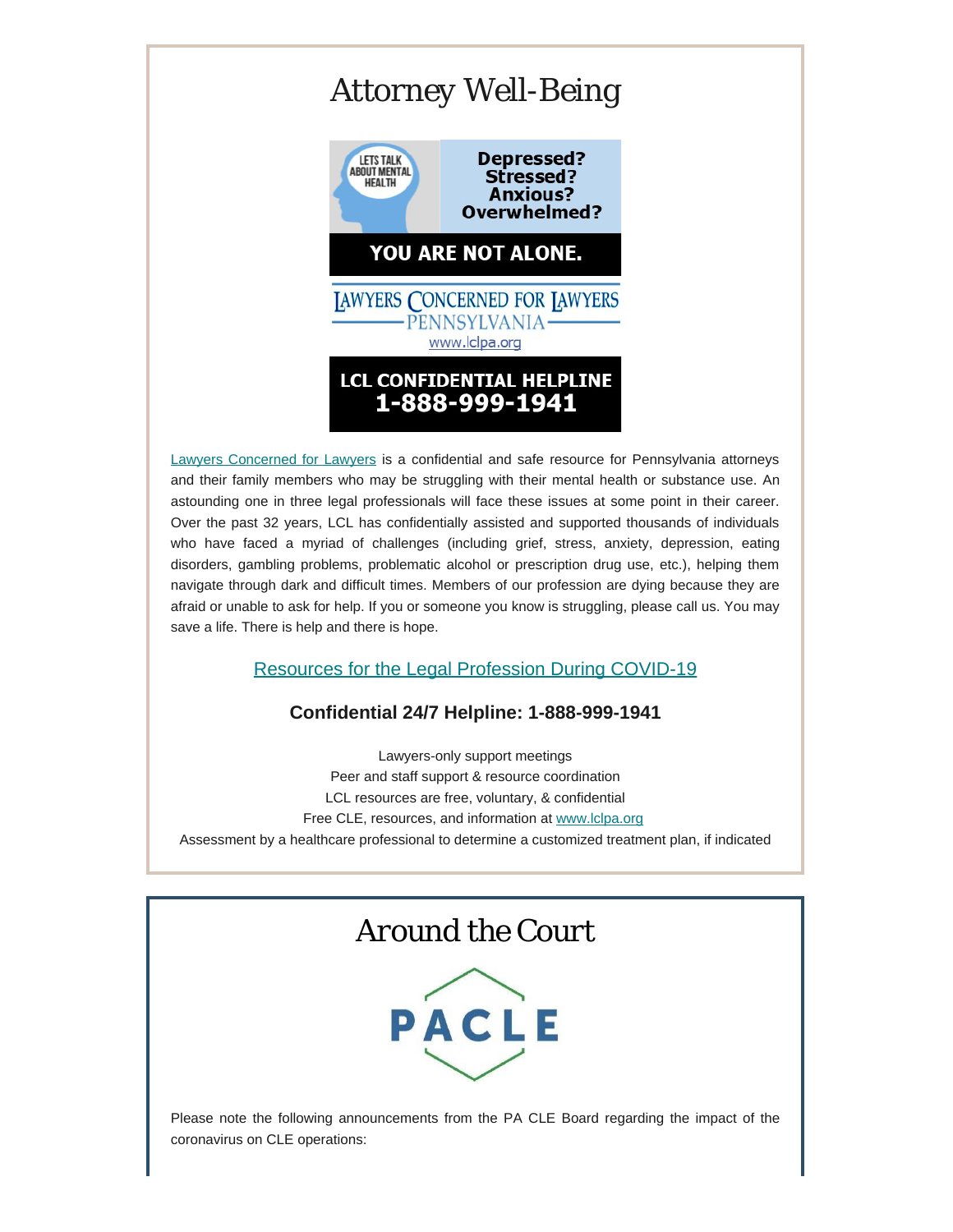### **Distance Learning**

- **Limitations Removed for 2020:** On April 15, 2020, the Supreme Court of Pennsylvania issued a [Court Order](http://www.pacourts.us/assets/opinions/Supreme/out/Order%20Entered%20-%2010439644899571598.pdf?cb=1) temporarily waiving the six (6) hour limitation on distance learning credits for 2020 compliance deadlines. Attorneys in Pennsylvania may now complete all 12 hours of their 2020 CLE requirements through approved distance learning activities. Please note the following conditions of this one-time accommodation:
	- Suspension of the distance learning cap will apply to 2020 CLE deadlines and the standard cap of six (6) hours earned through this delivery method will resume with 2021 annual compliance deadlines.
	- In order to contribute toward the CLE requirement, distance learning credits must be earned through participation in approved programs offered by **[Accredited](https://www.pacle.org/providers/distance-learning)** [Providers of Distance Learning.](https://www.pacle.org/providers/distance-learning)
	- Distance learning credits in excess of twelve (12) will not carry forward towards future annual compliance deadlines.
	- Credits not classified as distance learning will carry forward if applicable.
- **Accreditation Process Updated:** The process for becoming an Accredited Provider of Distance Learning has been streamlined. [More Information](https://www.pacle.org/assets/pdfs/dist_learn_info.pdf)

## **Compliance Group One Deadline Extension**

The April 30, 2020 compliance deadline for completing CLE requirements has been extended until August 31, 2020. [More Information](http://www.pacourts.us/assets/opinions/Supreme/out/832spct-amend.pdf?cb=1)

## **Current Non-Compliant Attorneys**

- A 90-Day hardship extension has been granted for the following:
	- o Compliance Group 2: Attorneys who have not complied with the August 31, 2019 CLE requirement by July 17, 2020 will be placed on Administrative Suspension.
	- o Compliance Group 3: Attorneys who have not complied with the December 31, 2019 deadline by July 21, 2020 will be assessed a second late fee.
- CLE credit deficiencies for the August and December 2019 compliance deadlines may be completed through approved distance learning.
- If you owe a late fee for non-compliance, we encourage you to use the secure payment feature available through your [MyPacle](https://www.pacle.org/lawyer/login) account. This payment method provides a secure and more immediate fee resolution than mailing a check.

## **Still have a question?** [Email the PA CLE Board Staff](mailto:pacleb@pacle.org)**.**

# *We Want To Hear From You...*

We are always on the lookout for stories of interest relating to legal ethics, new issues in the practice of law, lawyer wellness, and funny or just plain weird stories about the legal profession. If you come across something you think might be enlightening, educational, or entertaining to our readers or social media followers, [pass it along](mailto:dboard.news@pacourts.us). If you're our original source, there may be a hat tip in it for you.

# *Resources*